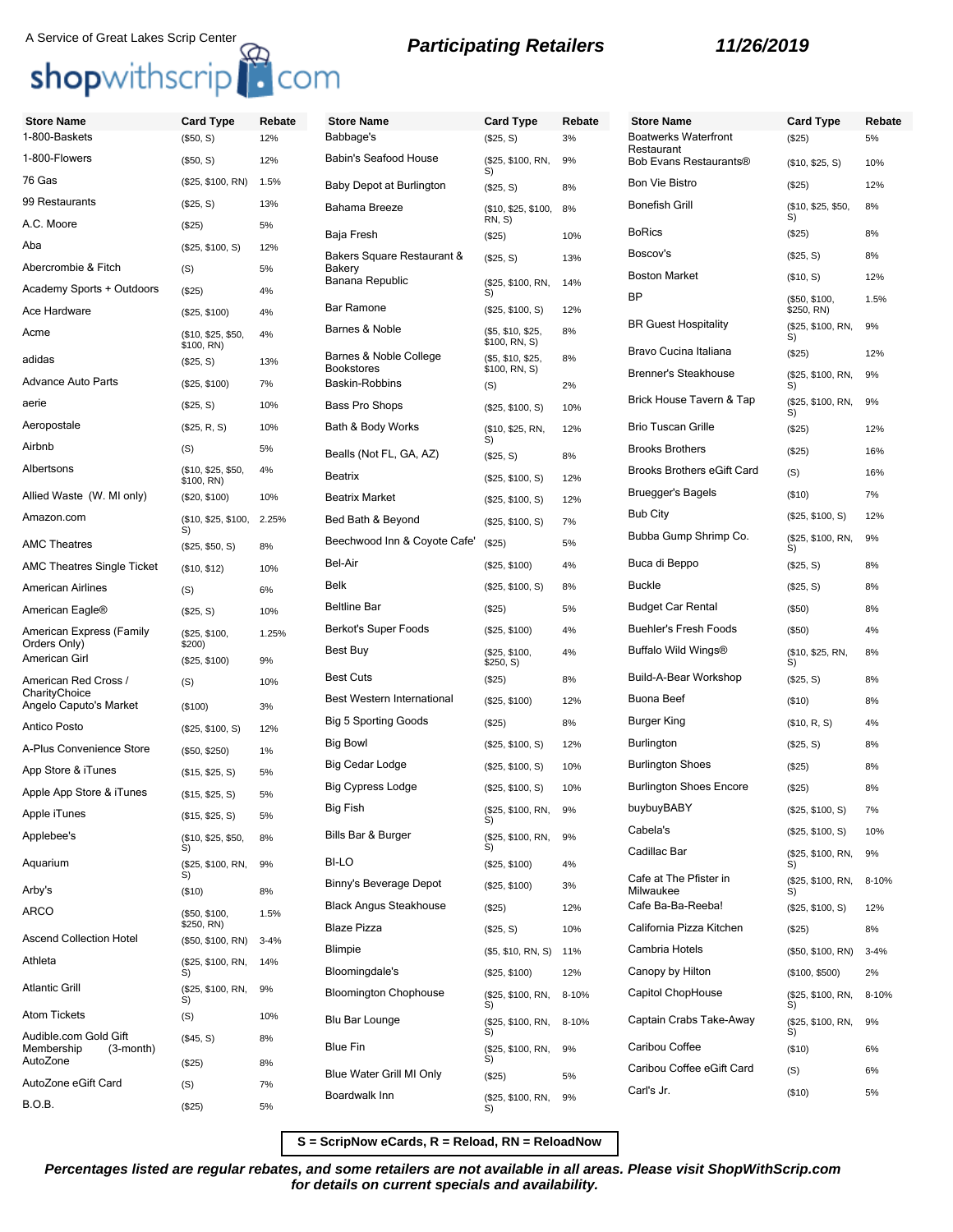# A Service of Great Lakes Scrip Center<br> **Shop**withscrip<sup>1</sup> **C**OM<br> **Shop**withscrip<sup>1</sup> **COM**

| <b>Store Name</b>                   | <b>Card Type</b>                 | Rebate     | <b>Store Name</b>             | <b>Card Type</b>                     | Rebate   | <b>Store Name</b>                | <b>Card Type</b>              | Rebate     |
|-------------------------------------|----------------------------------|------------|-------------------------------|--------------------------------------|----------|----------------------------------|-------------------------------|------------|
| <b>Carnival Cruise Lines</b>        | (\$100, \$500, S)                | 8%         | CityVu Bistro                 | (\$25)                               | 5%       | Domino's                         | (\$10, \$25, RN,              | 8%         |
| Carrabba's Italian Grill            | (\$10, \$25, \$50,<br>S)         | 8%         | Claim Jumper                  | (\$25, \$100, RN,<br>S)              | 9%       | Dos Caminos                      | S)<br>(\$25, \$100, RN,<br>S) | 9%         |
| Carrs                               | (\$10, \$25, \$50,<br>\$100, RN) | 4%         | Claire's                      | (\$10)                               | 9%       | Double Tree By Hilton            | (\$100, \$500)                | 2%         |
| Carrs eGift Card                    | (S)                              | 4%         | <b>Clarion Hotels</b>         | (\$50, \$100, RN)                    | $3 - 4%$ | Downtown Aquarium                | (\$25, \$100, RN,<br>S)       | 9%         |
| Carter's                            | (\$25, RN)                       | 10-11%     | Clear Lounge                  | (\$25, \$100, RN,<br>S)              | 8-10%    | <b>DSW</b> (Designer Shoe        | (\$25, \$100, S)              | 8%         |
| Carter's eGift Card                 | (S)                              | 10%        | Clementine's                  | (\$25)                               | 5%       | Warehouse)<br>Dunham's Sports    | (\$25)                        | 8%         |
| Cascading Card File                 | ( \$3)                           | 25%        | Clementine's Too              | (\$25)                               | 5%       | Dunkin' Donuts                   | (\$10, \$25)                  | 3%         |
| Casual Male XL                      | (S)                              | 6%         | Coffee Bean & Tea Leaf        | (\$25, RN, S)                        | 9%       | Dunkin' Donuts eGift Card        | (S)                           | 2.5%       |
| Catherines                          | (S)                              | 8%         | <b>Cold Stone Creamery</b>    | (\$5, \$10, S)                       | 11%      | Eastbay                          | (S)                           | 8%         |
| Cattle Company (AK & HI only)       | (\$25)                           | 12%        | Columbia Sportswear           | (\$50, S)                            | 12%      | Eat'n Park                       | (\$10, \$25, R)               | 9%         |
| CB <sub>2</sub>                     | (\$25, \$100, S)                 | 8%         | Comfort Inn                   | (\$50, \$100, RN)                    | $3 - 4%$ | <b>EB Games</b>                  | (\$25, S)                     | 3%         |
| <b>CBS All Access</b>               | (S)                              | 8%         | <b>Comfort Suites</b>         | (\$50, \$100, RN)                    | $3 - 4%$ | EBX                              | (\$25, S)                     | 3%         |
| <b>Celebration Cinema</b>           | (\$10, \$50)                     | 4%         | <b>Community Canteen</b>      | (\$25, \$100, S)                     | 12%      | Econo Lodge                      | (\$50, \$100, RN)             | $3 - 4%$   |
| <b>Celebrity Cruise Lines</b>       | (S)                              | 9%         | Conrad Hotels & Resorts       | (\$100, \$500)                       | 2%       | <b>Edwards Theatres Premiere</b> | (\$10.50, S)                  | 10%        |
| Cenex                               | (\$25, \$100)                    | 3%         | <b>Container Store</b>        | (\$25, \$100, S)                     | 9%       | Movie Ticket                     |                               |            |
| <b>Central Market</b>               | (\$25, \$100)                    | 2%         | Copps (WI only)               | (\$25, \$50, \$100)                  | 4%       | <b>Eiffel Tower</b>              | (\$25, \$100, S)              | 12%        |
| <b>Century Theatres</b>             | (\$25)                           | 4%         | Corner Bar                    | (\$25)                               | 5%       | Einstein Bros. Bagels            | (\$10)                        | 10%        |
| Century Theatres Single Admit       | (\$11, S)                        | 8.5%       | <b>Cost Plus World Market</b> | (\$25, \$100, S)                     | 7%       | El Pollo Loco                    | (\$10)                        | 6%         |
| <b>Champs Sports</b>                | (\$25, S)                        | 8%         | Cottage Bar                   | (\$25)                               | 5%       | El Segundo Sol                   | (\$25, \$100, S)              | 12%        |
| Charley's Crab                      | (\$25, \$100, RN,                | 9%         | <b>Cousins Subs</b>           | (\$10)                               | 9%       | <b>Electronics Boutique</b>      | (\$25, S)                     | 3%         |
| <b>Chart House</b>                  | S)<br>(\$25, \$100, RN,          | 9%         | Crab House                    | (\$25, \$100, RN,                    | 9%       | Ema                              | (\$25, \$100, S)              | 12%        |
|                                     | S)                               |            | <b>Cracker Barrel</b>         | S)                                   |          | <b>Embassy Suites by Hilton</b>  | (\$100, \$500)                | 2%         |
| Cheddars                            | (\$10, \$25, \$100,<br>RN, S)    | 8%         | Crate and Barrel              | (\$10, \$25, S)                      | 8%       | Everest                          | (\$25, \$100, S)              | 12%        |
| <b>Cheesecake Factory</b>           | (\$25)                           | 5%         |                               | (\$25, \$100, S)                     | 8%       | <b>Express</b>                   | (\$25, S)                     | 10%        |
| Cheesecake Factory eGift Card       | (S)                              | 5%         | Crazy Horse Steak House       | (\$25)                               | 5%       | Express for Men                  | (\$25, S)                     | 10%        |
| Cheryl's Cookies                    | (\$50, S)                        | 12%        | <b>Crew Cuts</b>              | (\$25)                               | 13%      | Exxon                            | (\$50, \$250, RN)             | $1 - 1.5%$ |
| Chevron CA Only                     | (\$50, \$100,                    | $1 - 1.5%$ | Crutchfield                   | (S)                                  | 5%       | <b>Fairmont Hotels</b>           | (\$100)                       | 9%         |
| Chico's                             | \$250, RN)<br>(S)                | 6.5%       | Cub Foods                     | (\$25, \$100, RN)                    | 4%       | Fairway Market                   | (\$100, RN)                   | 4%         |
| Children's Place                    | (\$25, S)                        | 12%        | <b>CVS Pharmacy</b>           | (\$10, \$25, \$100,<br><b>RN, S)</b> | 6%       | <b>Family Express</b>            | (\$25, \$100)                 | 4%         |
| Chili's Grill & Bar                 | (\$25, \$50, S)                  | 11%        | D&W Fresh Market              | (\$25, \$100)                        | 2%       | <b>Family Fare Quick Stop</b>    | (\$25, \$100)                 | 2%         |
| Chipotle Mexican Grill              | (\$10, \$25, S)                  | 10%        | D&W Quick Stop                | (\$25, \$100)                        | 2%       | <b>Family Fare Supermarket</b>   | (\$25, \$100)                 | 2%         |
| <b>Choice Hotels</b>                | (\$50, \$100, RN)                | $3 - 4%$   | Dairy Queen                   | (\$10)                               | 3%       | Family Video                     | (\$10)                        | 12%        |
| Chop House Brewery                  | (\$25)                           | 6%         | Darden Restaurants            | $($10, $25, $100, 8\%$<br>RN, S)     |          | Famous Footwear                  | (\$25)                        | 8%         |
| <b>Christmas Tree Shops</b>         | (\$25, \$100, S)                 | 7%         | Dave & Buster's               | (\$25, S)                            | 13%      | Famous Footwear eGift Card       | (S)                           | 8%         |
| Chuck E. Cheese's                   | (\$10, S)                        | 8%         | Del Taco                      | (\$10)                               | 7%       | Famous Hair                      | (\$25)                        | 8%         |
| CineArts                            |                                  |            | Delta Air Lines               | (\$250, \$1000, S)                   | 4%       | Fanatics                         | (S)                           | 7%         |
| CineArts Single Admit               | (\$25)                           | 4%<br>8.5% | Dennis Uniform                | (\$20)                               | 5%       | Fandango                         | (\$25, S)                     | 4%         |
| Cinema Carousel                     | (\$11, S)                        |            | Denny's                       | (\$10)                               | 7%       | FandangoNOW                      | (S)                           | 4%         |
| <b>Cinemark Theatres</b>            | (\$10, \$50)                     | 4%         | Di Pescara                    | (\$25, \$100, S)                     | 12%      | Fannie May Candies               | (\$10)                        | 25%        |
| <b>Cinemark Theatres Single</b>     | (\$25)                           | 4%         | Dick's Sporting Goods         | (\$25, \$100)                        | 8%       | Fazoli's                         | (\$25, S)                     | 9%         |
| Admit                               | (\$11, S)                        | 8.5%       | Dierbergs                     | (\$25, \$100)                        | 2.5%     | Festival Foods (WI) - Skogens    | (\$25, \$50, \$100)           | 3%         |
| Cinemark Tinseltown                 | (\$25)                           | 4%         | Dillard's                     | (\$25, \$100)                        | 9%       | Field & Stream                   | (\$25, \$100)                 | 8%         |
| Cinemark Tinseltown Single<br>Admit | (\$11, S)                        | 8.5%       | Dining Concepts (MI only)     | (\$25)                               | 5%       | <b>Fiesta Salons</b>             | (\$25)                        | 8%         |
| Cineplex Odeon Single Ticket        | (\$10, \$12)                     | 10%        | Discover Universal Gift Card  | (\$50, \$100,                        | 1.25%    | Finish Line                      | (\$25)                        | 10%        |
| Circle K                            | (\$25, \$100)                    | 1.5%       |                               | \$250)                               |          | <b>First Choice Haircutters</b>  | (\$25)                        | 8%         |
|                                     |                                  |            | Disney                        | (\$25, \$100,<br>\$1000, S)          | 3%       |                                  |                               |            |

**S = ScripNow eCards, R = Reload, RN = ReloadNow**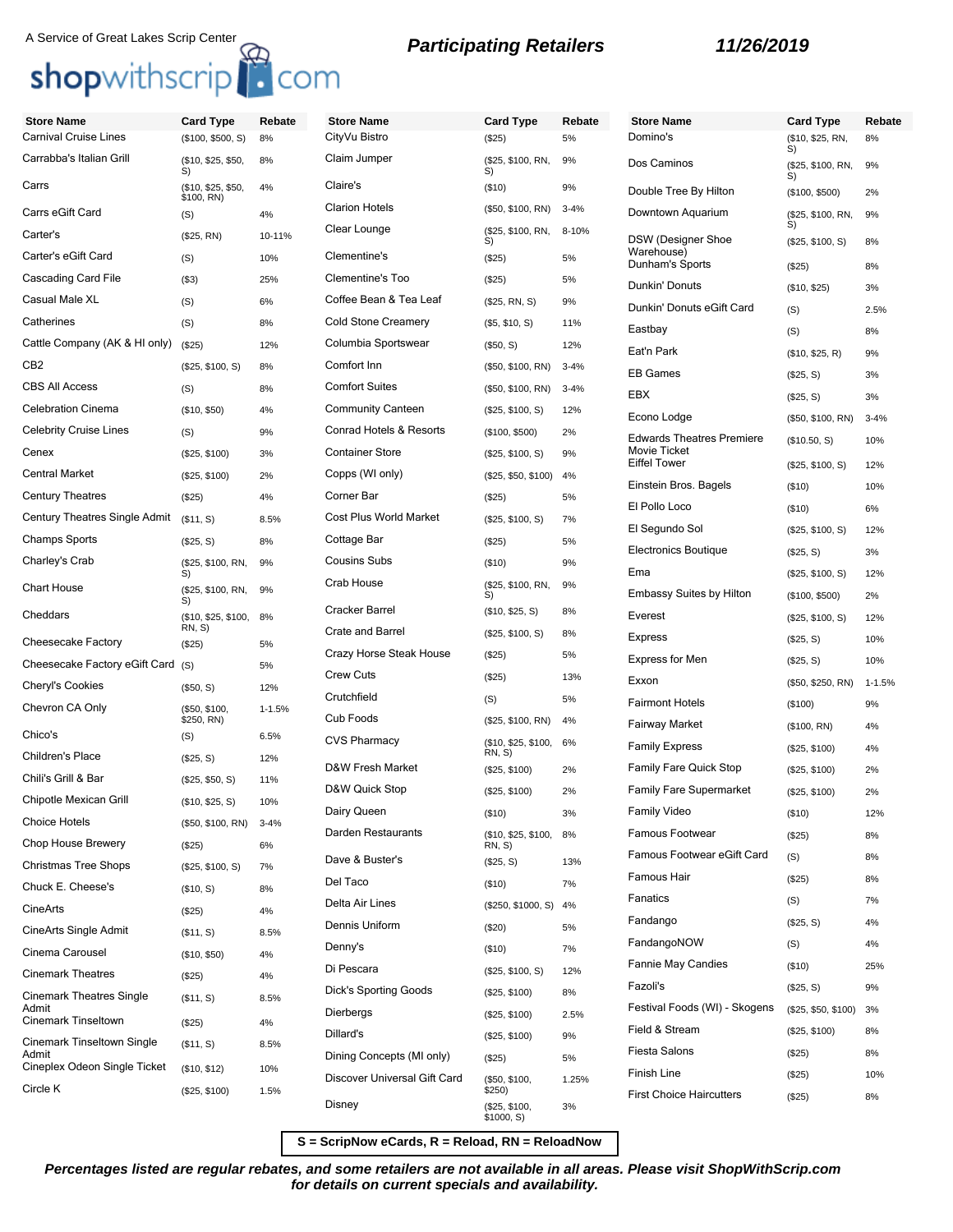# A Service of Great Lakes Scrip Center<br> **Shop**withscrip **C**OM **B Participating Retailers 11/26/2019**

| <b>Store Name</b>                                  | <b>Card Type</b>           | Rebate | <b>Store Name</b>                                | <b>Card Type</b>                                | Rebate | <b>Store Name</b>              | <b>Card Type</b>                 | Rebate    |
|----------------------------------------------------|----------------------------|--------|--------------------------------------------------|-------------------------------------------------|--------|--------------------------------|----------------------------------|-----------|
| <b>Fish Tales</b>                                  | (\$25, \$100, RN,<br>S)    | 9%     | Gordon Food Service Store                        | (\$25, \$100, RN,<br>S)                         | 4%     | HoneyBaked Ham                 | (\$25)                           | 12%       |
| Fisherman's Wharf                                  | (\$25, \$100, RN,<br>S)    | 9%     | Grand Cafe in Lake Geneva                        | (\$25, \$100, RN,<br>S)                         | 8-10%  | Hotels.com<br>Houlihan's       | (\$100, \$250, S)                | 6%        |
| Flat River Grill                                   | (\$25)                     | 5%     | <b>Grand Concourse</b>                           | (\$25, \$100, RN,                               | 9%     | Hub <sub>51</sub>              | (\$25)                           | 8%        |
| Fleet Farm                                         | (\$25, \$100)              | 3.5%   | <b>Grand Geneva Resort</b>                       | S)<br>(\$25, \$100, RN,                         | 8-10%  | Hudsonville Grille             | (\$25, \$100, S)                 | 12%<br>5% |
| Fleming's Prime Steakhouse                         | (\$10, \$25, \$50,<br>S)   | 8%     | <b>Great Clips</b>                               | S)<br>(\$25)                                    | 8%     | Hulu                           | (\$25)<br>(S)                    | 6%        |
| Flying Dutchman                                    | (\$25, \$100, RN,<br>S)    | 9%     | <b>Great Harvest Bread</b>                       | (\$10)                                          | 6%     | Icing                          | (\$10)                           | 9%        |
| Food Lion                                          | (\$25, \$100, RN,          | 3%     | Grotto                                           | (\$25, \$100, RN,                               | 9%     | <b>IHOP</b>                    | (\$10, \$25, S)                  | 8%        |
| Food Maxx                                          | S)<br>(\$25, \$100)        | 2%     | Groupon.com                                      | S)<br>(\$25, S)                                 | 7%     | Il Porcellino                  | (\$25, \$100, S)                 | 12%       |
| Foodease                                           | (\$25, \$100, S)           | 12%    | Grubhub                                          | (S)                                             | 4%     | Inn at Hawks Head              | (\$25)                           | 5%        |
| Foodlife                                           | (\$25, \$100, S)           | 12%    | <b>Guitar Center</b>                             | (\$25, S)                                       | 4%     | InterContinental Milwaukee     | (\$25, \$100, RN,<br>S)          | 8-10%     |
| Foot Locker                                        | (\$25, S)                  | 8%     | Gulf Oil                                         | (\$25)                                          | 1.5%   | Islamorada Fish Company        | (\$25, \$100, S)                 | 10%       |
| Footaction USA                                     | (\$25, S)                  | 8%     | <b>Hair Cuttery</b>                              | (\$10, \$25)                                    | 8%     | Islands                        | (\$25)                           | 8%        |
| Forest Hills Foods                                 | (\$25, \$100)              | 2%     | HairMasters                                      | (\$25)                                          | 8%     | iTunes                         | (\$15, \$25, S)                  | 5%        |
| Forever 21                                         | (S)                        | 5%     | Hallmark                                         | (\$25, RN, S)                                   | 4%     | J. Crew                        | (\$25)                           | 13%       |
| Four Points by Sheraton                            | (\$25, \$100, RN,<br>S)    | 8-10%  | Hampton by Hilton                                | (\$100, \$500)                                  | 2%     | Jack in the Box                | (\$10)                           | 4%        |
| (Chicago, IL only)<br>Frankie's Pizza By the Slice | (\$25, \$100, S)           | 12%    | Happy Dining Card                                | (\$25)                                          | 8%     | Jamba Juice                    | (\$10, S)                        | 6%        |
| Fruit Bouquets                                     | (\$50, S)                  | 12%    | Hardee's                                         | (\$10)                                          | 5%     | James Street Inn               | (\$25)                           | 5%        |
| Funcoland                                          | (\$25, S)                  | 3%     | Harley-Davidson®                                 | (\$50)                                          | 3%     | <b>JCPenney</b>                | (\$25, \$100, RN,<br>S)          | 5%        |
| <b>Funset Boulevard</b>                            | (\$25, \$100, RN,<br>S)    | 8-10%  | Harlow's                                         | (\$25, \$100, RN,<br>S)                         | 9%     | Jersey Mike's Subs             | (S)                              | 6%        |
| GameStop                                           | (\$25, S)                  | 3%     | <b>Harmon Face Values</b>                        | (\$25, \$100, S)                                | 7%     | Jewel Osco                     | (\$10, \$25, \$50,<br>\$100, RN) | 4%        |
| Gandy Dancer                                       | (\$25, \$100, RN,          | 9%     | Harry & David                                    | (\$50, S)                                       | 12%    | Jiffy Lube                     | (\$30, RN, S)                    | 8%        |
| Gap                                                | S)<br>(\$25, \$100, RN,    | 14%    | <b>Harveys Supermarkets</b>                      | (\$25, \$100)                                   | 4%     | Jo-Ann Fabric and Craft Stores | (\$25)                           | 6%        |
| Gap Factory                                        | S)                         |        | <b>HeadStart Hair Care</b>                       | (\$25)                                          | 8%     | Joe's Crab Shack               | (\$25, \$100, RN,                | 9%        |
|                                                    | (\$25, \$100, RN,<br>S)    | 14%    | Hearty Platter Cafe &<br>Restaurant              | (\$25, \$50, \$100,<br>RN)                      | 4%     | Joe's Seafood Prime Steak &    | S)<br>(\$25, \$100, S)           | 12%       |
| Geek Squad & Best Buy                              | (\$25, \$100,<br>\$250, S) | 4%     | <b>HEB</b>                                       | (\$25, \$100)                                   | 2%     | Stone Crab<br>Jos. A. Bank     | (\$25)                           | 10%       |
| Geneva ChopHouse                                   | (\$25, \$100, RN,<br>S)    | 8-10%  | Hilton                                           | (\$100, \$500)                                  | 2%     | Journeys                       | (\$25)                           | 10%       |
| GetGo                                              | (\$25, \$100)              | 4%     | Hilton Galveston Island Resort                   | (\$25, \$100, RN,<br>S)                         | 9%     | Journeys Kidz                  | (\$25)                           | 10%       |
| Giant Eagle                                        | (\$25, \$100)              | 4%     | Hilton Garden Inn                                | (\$100, \$500)                                  | 2%     | Kemah Boardwalk                | (\$25, \$100, RN,                | 9%        |
| <b>Giant Food Stores</b>                           | (\$25, \$50, \$100) 4%     |        | <b>Hilton Grand Vacations</b>                    | (\$100, \$500)                                  | 2%     | Kids Foot Locker               | S)<br>(\$25, S)                  | 8%        |
| Giant Foods                                        | (\$25, \$50, \$100) 4%     |        | Hilton Madison Monona Terrace (\$25, \$100, RN,  | S)                                              | 8-10%  | Kil@Wat                        | (\$25, \$100, RN,                | 8-10%     |
| Gift Card Holiday Wrapper - 10<br>Pack             | $($ \$2)                   | 10%    | Hilton Milwaukee City Center                     | (\$25, \$100, RN,<br>S)                         | 8-10%  | Kirby House                    | S)<br>(\$25)                     | 5%        |
| Gift Card Wrapper - 10 Pack                        | ( \$2)                     | 10%    | Hilton Minneapolis/Bloomington (\$25, \$100, RN, |                                                 | 8-10%  | Kmart                          | (\$25, \$50, S)                  | 4%        |
| Global Hotel Card powered by<br>Expedia            | (S)                        | 10%    | Hog Wild BBQ                                     | S)<br>(\$25)                                    | 5%     | Kohl's                         | (\$25, \$100, S)                 | 4%        |
| GNC.                                               | (\$25)                     | 8%     | Holiday Hair                                     | (\$25)                                          | 8%     | Krispy Kreme® Doughnut         | (\$10, RN, S)                    | 8%        |
| Go Play Golf                                       | (S)                        | 9%     | Holiday Inn on the Beach-                        | (\$25, \$100, RN,                               | 9%     | Corporation<br>Krist Oil       | (\$50)                           | 5%        |
| Golden Corral                                      | (\$25)                     | 9%     | Galveston, TX<br><b>Holiday Stationstores</b>    | S)                                              |        | <b>Kwik Star</b>               | (\$25, \$50, \$100,              | 4%        |
| Golden Nugget                                      | (\$25, \$100, RN,<br>S)    | 9%     | Holland America Line                             | (\$25, \$100)                                   | 4%     | <b>Kwik Trip</b>               | RN)                              |           |
| Golf Galaxy                                        | (\$25, \$100)              | 8%     | Hollister Co.                                    | (\$100, \$500, S)                               | 6%     |                                | (\$25, \$50, \$100,<br>RN)       | 4%        |
| Goodcents Deli Fresh Subs                          | (\$10, RN, S)              | 12%    | Home 2 Suites by Hilton                          | (S)                                             | 5%     | L. Woods Tap & Pine Lodge      | (\$25, \$100, S)                 | 12%       |
| Goodrich Quality Theaters                          | (\$10, RN, S)              | 4%     | Home Depot                                       | (\$100, \$500)                                  | 2%     | L.L.Bean                       | (\$25, \$100, S)                 | 16%       |
| Goody's                                            | (\$25, S)                  | 8%     |                                                  | (\$10, \$25, \$100,<br>\$500, \$1000,<br>RN, S) | 4%     | La Griglia                     | (\$25, \$100, RN,<br>S)          | 9%        |
| Google Play                                        | (S)                        | 3%     | HomeGoods                                        | (\$25, \$100, S)                                | 7%     | Lady Foot Locker               | (\$25, S)                        | 8%        |
| Gordmans                                           | (\$25, S)                  | 8%     | Homewood Suites by Hilton                        | (\$100, \$500)                                  | 2%     | Landry's Seafood               | (\$25, \$100, RN,<br>S)          | 9%        |

**S = ScripNow eCards, R = Reload, RN = ReloadNow**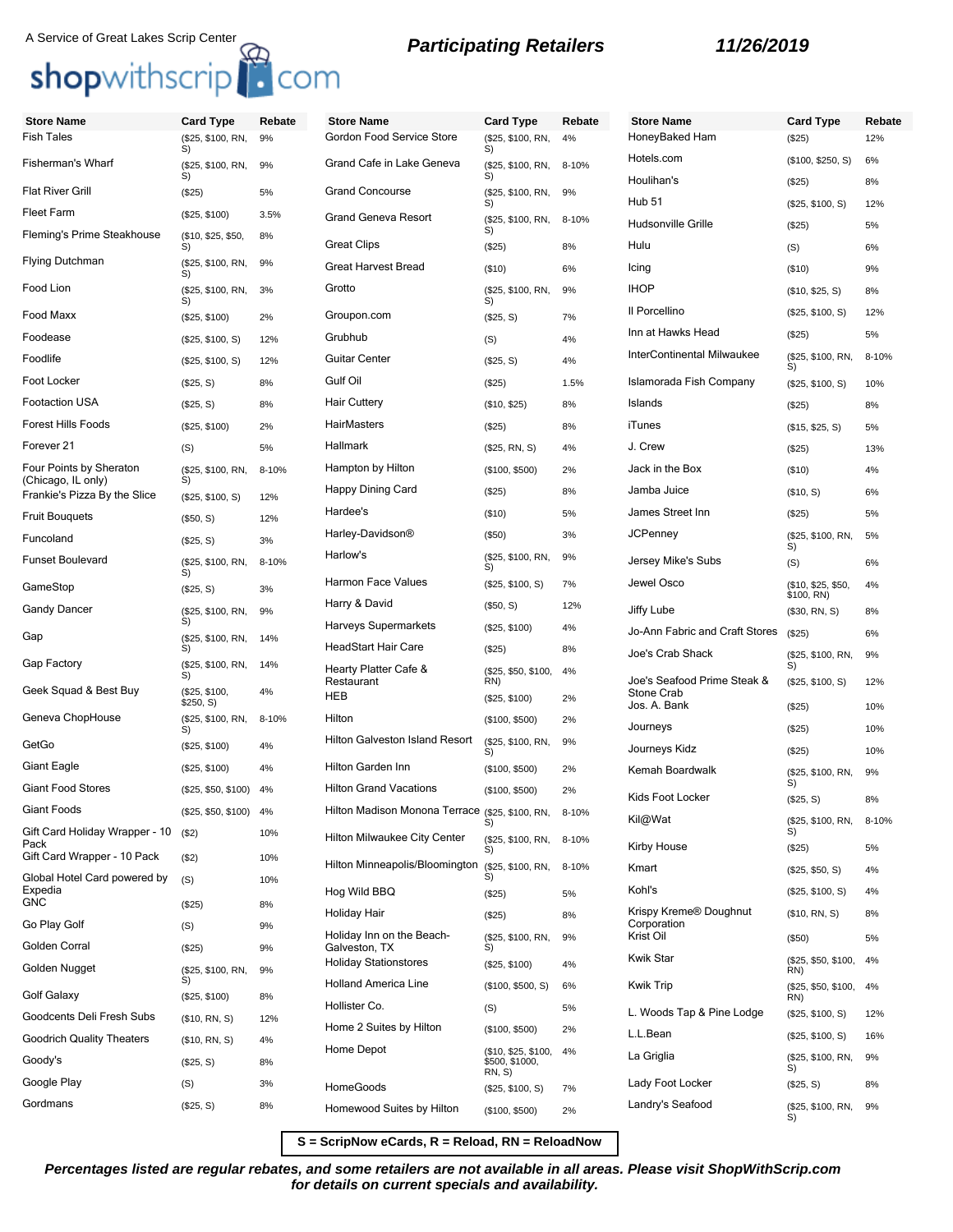## A Service of Great Lakes Scrip Center<br> **Participating Retailers 11/26/2019**

Lands' End (\$25, \$100, S) 15% Lands' End Kids (\$25, \$100, S) 15% Lands' End School (\$25, \$100, S) 15% Lane Bryant (\$25, S) 8% Legal Sea Foods (\$25, S) 13% Leppinks Food Centers (\$50) 5%

Little Caesars Pizza (\$20) 8% Loews Cineplex (\$25, \$50, S) 8% Loews Cineplex Single Ticket (\$10, \$12) 10% Logan's Roadhouse (\$25, S) 10% Long John Silver's (\$10) 8% LongHorn Steakhouse (\$10, \$25, \$100,

Lord & Taylor (\$25) 8% Lou Malnati's Pizzeria (\$10) 8% Lowe's (\$20, \$25, \$100,

Lucky (Southern CA Only) (\$10, \$25, \$50,

Lucky Supermarket (\$25, \$100) 2% Macy's (\$25, \$100, S) 10% Maggiano's Little Italy (\$25, \$50, S) 11% Magic Johnson Theatres (\$25, \$50, S) 8% Magic Johnson Theatres Single (\$10, \$12) 10%

Mainstay Suites (\$50, \$100, RN) 3-4%

Marco New American Bistro (\$25) 5% Marcus Hotels & Resorts (\$25, \$100, RN,

Mariano's (IL Only) (\$25, \$50, \$100) 4% Mario Tricoci (\$25, \$100) 7% Marios (\$25) 5% Market District (\$25, \$100) 4% Marshalls (\$25, \$100, S) 7%

Martin's Super Markets (\$50, \$100) 4% Mason Street Grill (\$25, \$100, RN,

Matchbox Diner and Drinks (\$25) 5% Maurices (\$20) 7% MBurger (\$25, \$100, S) 12% McCormick & Schmick's (\$25, \$100, RN,

Marcus Theatres (\$25, \$100, RN,

Martin's Food Market (MD, PA,

VA, WV)

Marathon (\$25, \$100,

Lettuce Entertain You Restaurants

Lucille's Smokehouse Bar.B.Que

Ticket<br>Main Fvent

## shopwithscrip<sup>1</sup> com

(\$25, \$100, S) 12%

8%

4%

4%

3%

8-10%

8-10%

8-10%

9%

RN, S)

\$500, \$1000, RN, S)

\$100, RN)

 $$250)$ 

S)

S)

S)

S)

 $( S)$  8%

 $($50, S)$  10%

(\$25, \$50, \$100) 4%

## **Store Name Card Type Rebate** Landry's, Inc. (\$25, \$100, RN, S) 9%

## **Store Name Card Type Re** Meijer (not AK and HI) (\$10, \$25, \$50, \$100, R) 3% Menards (\$25, \$100,  $$500$ 3% Men's Wearhouse (\$25) 8% Mermaid Bar and Grill (\$25) 5% Metro Market (WI only) (\$25, \$50, \$100) 4% Metropolis Oyster Room & (\$25, \$100, RN, S) 9% Michaels (\$25) 4% Miller Time Pub (\$25, \$100, RN, S)  $8 - 1$ Milwaukee ChopHouse (\$25, \$100, RN, S)  $8 - 10$ Mimis Cafe (\$25) 8%

| <b>Store Name</b>                    | Card Type                         | Rebate     | <b>Store Name</b>                   | <b>Card Type</b>                 | Rebate |
|--------------------------------------|-----------------------------------|------------|-------------------------------------|----------------------------------|--------|
| Meijer (not AK and HI)               | (\$10, \$25, \$50,<br>\$100, R)   | 3%         | Omaha Steaks eGift Card             | (S)                              | 11%    |
| Menards                              | (\$25, \$100,                     | 3%         | On The Border                       | (\$25, \$50, S)                  | 11%    |
| Men's Wearhouse                      | \$500)<br>(\$25)                  | 8%         | One Kings Lane                      | (\$25, \$100, S)                 | 7%     |
| Mermaid Bar and Grill                | (\$25)                            | 5%         | One Trick Pony Grill and<br>Taproom | (\$25)                           | 5%     |
| Metro Market (WI only)               | (\$25, \$50, \$100)               | 4%         | OshKosh                             | (\$25, RN)                       | 10-11% |
| Metropolis Oyster Room &             | (\$25, \$100, RN,                 | 9%         | OshKosh eGift Card                  | (S)                              | 10%    |
| Cocktail Bar<br>Michaels             | S)<br>(\$25)                      | 4%         | Osteria Via Stato                   | (\$25, \$100, S)                 | 12%    |
| Miller Time Pub                      | (\$25, \$100, RN,                 | 8-10%      | Ottawa Beach Inn                    | (\$25)                           | 5%     |
|                                      | S)                                |            | Outback Steakhouse                  | (\$10, \$25, \$50,<br>S)         | 8%     |
| Milwaukee ChopHouse                  | (\$25, \$100, RN,<br>S)           | 8-10%      | Overstock.com                       | (\$25, S)                        | 8%     |
| Mimis Cafe                           | (\$25)                            | 8%         | Oyster Bah                          | (\$25, \$100, S)                 | 12%    |
| Mity Nice Bar & Grill                | (\$25, \$100, S)                  | 12%        | Ozzie's Pops & Pretzels             | (\$25, \$100, S)                 | 12%    |
| Mobil                                | (\$50, \$250, RN)                 | $1 - 1.5%$ | P.F. Chang's China Bistro           | (\$25, \$100, S)                 | 8%     |
| <b>Modell's Sporting Goods</b>       | (\$25)                            | 8%         | Palais Royal                        | (\$25, S)                        | 8%     |
| Mon Ami Gabi                         | (\$25, \$100, S)                  | 12%        | Panera Bread                        | (\$5, \$10, \$25,                | 8%     |
| Morton's Steakhouse                  | (\$25, \$100, RN,<br>S)           | 9%         | Papa John's Pizza                   | \$50, RN, S)<br>(\$10, R, S)     | 9%     |
| MotoMart                             | (\$50)                            | 5%         | Papa Murphy's Pizza                 | $($ \$10)                        | 8%     |
| Movie Tavern by Marcus               | (\$25, \$100, RN,<br>S)           | 8-10%      | Pappadeaux                          | (\$25, S)                        | 6%     |
| Muer Seafood                         | (\$25, \$100, RN,                 | 9%         | Pappas Bar-B-Q                      | (\$25, S)                        | 6%     |
| Nacional 27                          | S)<br>(\$25, \$100, S)            | 12%        | Pappas Bros. Steakhouse             | (\$25, S)                        | 6%     |
| Naoki Sushi                          | (\$25, \$100, S)                  | 12%        | Pappas Burger                       | (\$25, S)                        | 6%     |
| Neiman Marcus                        | (\$50)                            | 12%        | Pappas Restaurants                  | (\$25, S)                        | 6%     |
| New Holland Brewing -                | (\$25)                            | 5%         | Pappas Seafood House                | (\$25, S)                        | 6%     |
| Knickerbocker<br>New Holland Brewing | (\$25)                            | 5%         | Pappasito's                         | (\$25, S)                        | 6%     |
| Restaurant & Pub<br>Nike             | (\$25, S)                         | 12%        | Park Avenue Grill                   | (\$25, \$100, RN,<br>S)          | 8-10%  |
| Nintendo eShop                       | (S)                               | 8%         | Pavilions                           | (\$10, \$25, \$50,<br>\$100, RN) | 4%     |
| Noah's Bagels                        | (\$10)                            | 10%        | Pavilions eGift Card                | (S)                              | 4%     |
| Nob Hill Foods                       | (\$25, \$100)                     | 4%         | PBteen                              | (\$25, \$100, S)                 | 8%     |
| Noodles & Company                    | (\$10)                            | 8%         | Peapod Online Grocery               | (\$25, \$50, \$100)              | 4%     |
| NOOK by Barnes & Noble               | (\$5, \$10, \$25,                 | 8%         | Peebles                             | (\$25, S)                        | 8%     |
| Nordstrom                            | \$100, RN, S)<br>(\$25, \$100, S) | 4%         | Peet's Coffee & Tea                 | $(\$20)$                         | 8%     |
| Nordstrom Rack                       | (\$25, \$100, S)                  | 4%         | Peohe's                             | (\$25, \$100, RN,<br>S)          | 9%     |
| Noto's Old World Italian Dining      | (\$25)                            | 5%         | Pep Boys eGift Card                 | (S)                              | 7%     |
| Oberweis                             | (\$10)                            | 8%         | Pereddies Italian Restaurant        | (\$25)                           | 5%     |
| Oceanaire                            | (\$25, \$100, RN,                 | 9%         | Petco                               | (S)                              | 5%     |
| O'Charley's                          | S)<br>(\$25, S)                   | 13%        | Pete's Fresh Market                 | $(\$20)$                         | 4%     |
| Office Depot / Office Max            | (\$25, \$100)                     | 5%         | PetSmart                            | (\$25, RN, S)                    | 5%     |
| Office Depot / Office Max eGift      | (S)                               | 5%         | Petterino's                         | (\$25, \$100, S)                 | 12%    |
| Card<br>Old Boys' Brewhouse          | (\$25)                            | 5%         | Pfister Hotel                       | (\$25, \$100, RN,<br>S)          | 8-10%  |
| Old Chicago                          | (\$25)                            | 6%         | Pick 'n Save (WI only)              | (\$25, \$50, \$100)              | 4%     |
| Old Navy                             | (\$25, \$100, RN,                 | 14%        | Pier 1 Imports                      | (\$25)                           | 9%     |
| Olive Garden                         | (\$10, \$25, \$100,               | 8%         | Pietro's                            | (\$25)                           | 5%     |
|                                      | RN, S)                            |            | Piggly Wiggly (WI, IL only)         | (\$25, \$50, \$100)              | 3%     |
| Omaha Steaks                         | (\$25)                            | 11%        | Pilot Flying J                      | (\$100)                          | 2%     |

**S = ScripNow eCards, R = Reload, RN = ReloadNow**

**Percentages listed are regular rebates, and some retailers are not available in all areas. Please visit ShopWithScrip.com for details on current specials and availability.**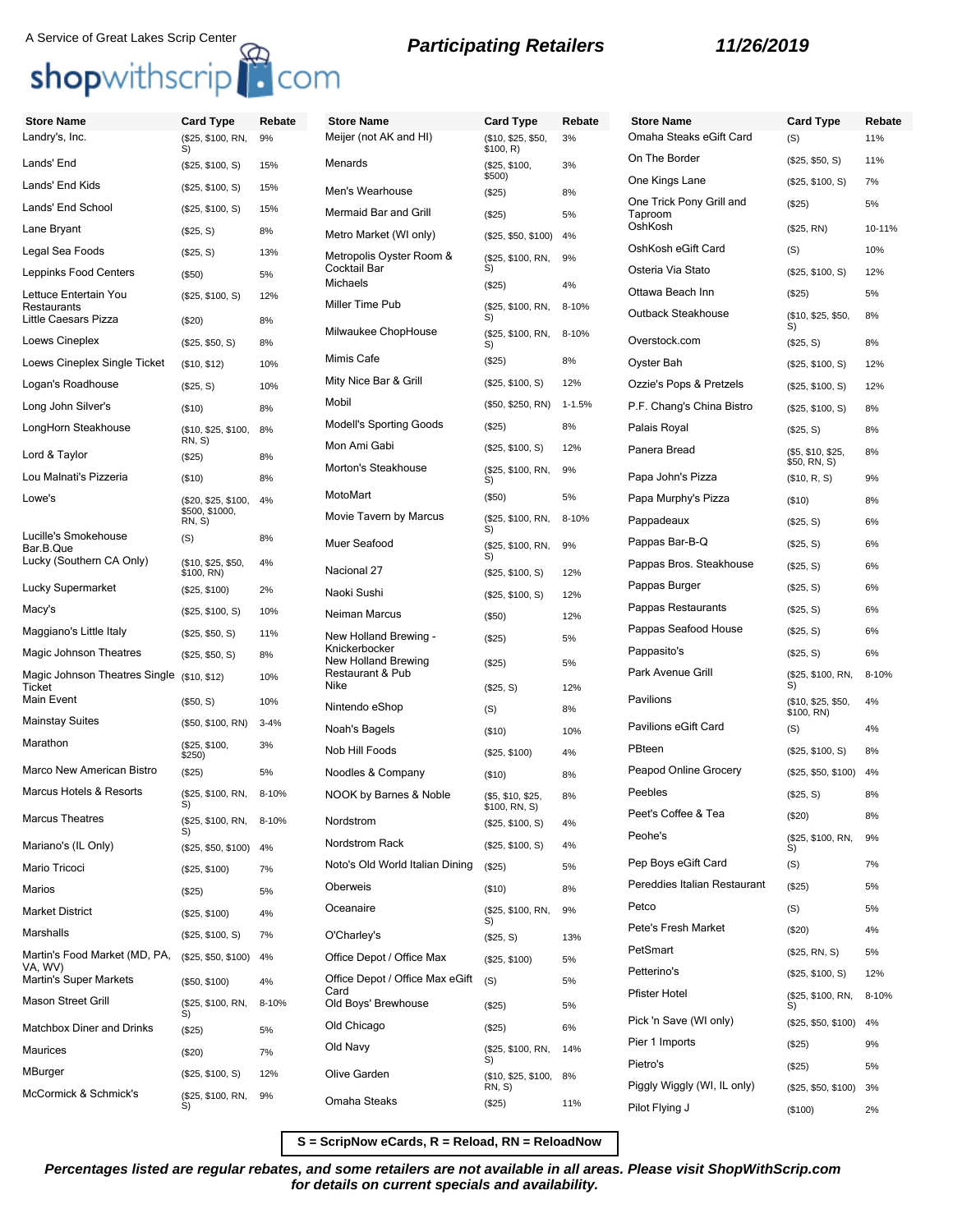# A Service of Great Lakes Scrip Center<br> **Shop**withscrip **C**OM **B Participating Retailers 11/26/2019**

| <b>Store Name</b>                     | <b>Card Type</b>                 | Rebate   | <b>Store Name</b>             | <b>Card Type</b>                    | Rebate   | <b>Store Name</b>        |
|---------------------------------------|----------------------------------|----------|-------------------------------|-------------------------------------|----------|--------------------------|
| Pizza Hut (Not AK or HI)              | (\$10, S)                        | 8%       | <b>Rock Bottom Restaurant</b> | (\$25)                              | 6%       | Sheldon Clea             |
| Pizza Ranch                           | (\$25)                           | 8%       | Rodeway Inn                   | (\$50, \$100, RN)                   | $3 - 4%$ | Shell                    |
| Pizzeria Due                          | (\$25, S)                        | 12%      | Rose's Express                | (\$25)                              | 5%       | shi by Journe            |
| Pizzeria Uno                          | (\$25, S)                        | 12%      | Rose's on Reed's Lake         | (\$25)                              | 5%       | Shoe Carniva             |
| Pizzeria Via Stato                    | (\$25, \$100, S)                 | 12%      | Ross Dress for Less           | (\$25)                              | 8%       | Shoe Dept.               |
| <b>Planet Smoothie</b>                | (\$10)                           | 10%      | Roundys (IL and WI only)      | (\$25, \$50, \$100)                 | 4%       | Shoe Dept. E             |
| PlanetX                               | (\$25, S)                        | 3%       | Royal Caribbean               | (\$100, \$500, S)                   | 13%      | Shoe Show                |
| Platinum Hotel in Las Vegas           | (\$25, \$100, RN,                | 8-10%    | Royal Farms                   | (\$25, \$100)                       | 4%       | Shoe Show M              |
| Popcorn Factory                       | S)<br>(\$50, S)                  | 12%      | <b>RPM</b> Italian            | (\$25, \$100, S)                    | 12%      | Shoebilee                |
| Potbelly Sandwich Shop                | (\$10)                           | 8%       | <b>RPM Steak</b>              | (\$25, \$100, S)                    | 12%      | Shoebilee!               |
| Pottery Barn                          | (\$25, \$100, S)                 | 8%       | <b>Rubio's Restaurants</b>    | (\$25, S)                           | 10%      | Shop 'N Save             |
| Pottery Barn Kids                     | (\$25, \$100, S)                 | 8%       | Ruby Tuesday                  | (\$25)                              | 8%       | Shoppers For             |
| Primary Kids Clothing                 | (S)                              | 10%      | Ruth's Chris Steak House      | (\$50, \$100, S)                    | 10%      | (MD and VA o<br>ShopRite |
| Prime Membership from                 | (\$126.14, S)                    | 8%       | Safeway                       | (\$10, \$25, \$50,                  | 4%       | Showplace                |
| Amazon.com<br><b>Princess Cruises</b> |                                  |          | Safeway eGift Card            | \$100, RN)<br>(S)                   | 4%       | Showplace Si             |
| Qdoba Mexican Grill                   | (\$100, \$500, S)                | 6%       | Saks Fifth Avenue             | (\$50)                              | 12%      | Shutterfly               |
|                                       | (\$25)                           | 7%       | Saks Fifth Avenue OFF 5th     | (\$50)                              | 12%      | Sierra Trading           |
| Quality Inn                           | (\$50, \$100, RN)                | $3 - 4%$ | Sally Beauty                  | (\$25)                              | 12%      |                          |
| <b>Quick Chek</b>                     | (\$25)                           | 2%       | Salt and Pepper               |                                     | 5%       | <b>Simms Steak</b>       |
| QVC                                   | (S)                              | 5%       | Saltgrass Steakhouse          | (\$25)                              |          | Sinclair Oil             |
| R.J. Grunts                           | (\$25, \$100, S)                 | 12%      |                               | (\$25, \$100, RN,<br>S)             | 9%       | Sing Sing Du             |
| <b>Rainforest Cafe</b>                | (\$25, \$100, RN,<br>S)          | 9%       | Sam's Club                    | (\$10, \$25, \$50,<br>\$100, \$250, | 2.5%     | Sirius XM Ra             |
| Raley's                               | (\$25, \$100)                    | 4%       | San Luis Resort               | \$500, RN, S)                       |          | Skirvin Hilton           |
| Ramen-san                             | (\$25, \$100, S)                 | 12%      |                               | (\$25, \$100, RN,<br>S)             | 9%       | Sleep Inn                |
| Randalls                              | (\$10, \$25, \$50,<br>\$100, RN) | 4%       | Saranello's                   | (\$25, \$100, S)                    | 12%      | Sling TV                 |
| Randalls eGift Card                   | (S)                              | 4%       | Saturday's Hair Salon         | (\$25)                              | 8%       | Smart & Final            |
| Rave Cinemas                          | (\$25)                           | 4%       | Save Mart Supermarkets        | (\$25, \$100)                       | 2%       | S-Mart Foods             |
| Red Door Spa                          | (S)                              | 12%      | SaveRite Grocery Warehouse    | (\$25, \$100)                       | 4%       | SmartStyle               |
| <b>Red Lobster</b>                    | (\$10, \$25, RN,                 | 8%       | Scheels                       | (\$25, \$100, S)                    | 8%       | Smashburger              |
| <b>Red Piano</b>                      | S)                               |          | Schuler Books & Music         | (\$25)                              | 10%      | Software Etc.            |
|                                       | (\$25, \$100, RN,<br>S)          | 8-10%    | Sears                         | (\$25, \$100,<br>\$250, S)          | 4%       | Sony PlaySta             |
| <b>Red Robin</b>                      | (\$25, S)                        | 8%       | Sears Auto Service Center     | (\$25, \$100,                       | 4%       | Sony PlaySta             |
| Red Sushi                             | (\$25, \$100, RN,                | 9%       | Seaside's                     | \$250, S)<br>(\$25, \$100, S)       | 12%      | Southside Inr            |
| Regal                                 | (\$10, \$25, S)                  | 8%       | Seasons 52                    | (\$10, \$25, \$100,                 | 8%       | Southwest Air            |
| Regal Premiere e-Ticket               | (\$10.50, S)                     | 10%      |                               | RN, S)                              |          | Spa & Wellne             |
| <b>Regis Salons</b>                   | (\$25)                           | 8%       | See's Candies                 | (\$25, \$21)                        | 9-20%    | Spafinder We             |
| Regis Signature Salon                 | (\$25)                           | 8%       | Sendik's Food Market          | (\$25, \$50, \$100,<br>RN)          | 4%       | Spectators Sp            |
| REI                                   | (\$25, S)                        | 8%       | Sendik's Fresh2Go             | (\$25, \$50, \$100,                 | 4%       | Speedway                 |
| <b>Republic Services</b>              | (\$20, \$100)                    | 10%      | Sentry                        | RN)<br>(\$50)                       | 3%       |                          |
| Restaurant at the Platinum            | (\$25, \$100, RN,                | 8-10%    | Sephora                       | (\$25)                              | 5%       | Sprouts Farm             |
| Rich                                  | S)<br>(\$25, \$50, \$100,        | 4%       | Sephora eGift Card            | (S)                                 | 5%       | St. Louis Brea           |
|                                       | R)                               |          | <b>Shari's Berries</b>        | (\$50, S)                           | 12%      | Stable Inn               |
| Rio Grand Steakhouse                  | (\$25)                           | 5%       | Shaw's Crab House             | (\$25, \$100, S)                    | 12%      | <b>Stage Stores</b>      |
| Ristorante Brissago                   | (\$25, \$100, RN,<br>S)          | 8-10%    | Shaw's Supermarket            | (\$10, \$25, \$50,                  | 4%       | <b>Staples</b>           |
| <b>Rite Aid</b>                       | (\$25)                           | 4%       |                               | \$100, RN)                          |          | Star Market              |
| <b>River Crab</b>                     | (\$25, \$100, RN,                | 9%       | Sheetz                        | (\$25, \$100, R)                    | 3%       | <b>Star Theatres</b>     |
|                                       |                                  |          |                               |                                     |          |                          |

| <b>Store Name</b>                            |                                   |              |
|----------------------------------------------|-----------------------------------|--------------|
| Sheldon Cleaners                             | <b>Card Type</b><br>$($ \$5)      | Rebate<br>9% |
| Shell                                        | (\$25, \$50, \$100,<br>RN)        | 1.5%         |
| shi by Journeys                              | (\$25)                            | 10%          |
| <b>Shoe Carnival</b>                         | (\$25)                            | 5%           |
| Shoe Dept.                                   | (\$25)                            | 8%           |
| Shoe Dept. Encore                            | (\$25)                            | 8%           |
| Shoe Show                                    | (\$25)                            | 8%           |
| Shoe Show Mega                               | (\$25)                            | 8%           |
| Shoebilee                                    | (\$25)                            | 8%           |
| Shoebilee!                                   | (\$25)                            | 8%           |
| Shop 'N Save (IL and MO only)                | (\$25, \$100, RN)                 | 4%           |
| Shoppers Food & Pharmacy<br>(MD and VA only) | (\$25, \$100, RN)                 | 4%           |
| ShopRite                                     | (\$25, \$100)                     | 4%           |
| Showplace                                    | (\$25, \$50, S)                   | 8%           |
| Showplace Single Ticket                      | (\$10, \$12)                      | 10%          |
| Shutterfly                                   | (\$25, S)                         | 9%           |
| Sierra Trading Post                          | (\$25, \$100, S)                  | 7%           |
| Simms Steakhouse                             | (\$25, \$100, RN,<br>S)           | 9%           |
| Sinclair Oil                                 | (\$25, \$100)                     | 1.5%         |
| Sing Sing Dueling Pianos                     | (\$25)                            | 6%           |
| Sirius XM Radio                              | (S)                               | 4%           |
| Skirvin Hilton                               | (\$25, \$100, RN,<br>S)           | 8-10%        |
| Sleep Inn                                    | (\$50, \$100, RN)                 | $3 - 4%$     |
| Sling TV                                     | (S)                               | 7%           |
| Smart & Final                                | (\$25, \$50, \$100)               | 3%           |
| S-Mart Foods                                 | (\$25, \$100)                     | 2%           |
| SmartStyle                                   | (\$25)                            | 8%           |
| Smashburger                                  | $($ \$10)                         | 10%          |
| Software Etc.                                | (\$25, S)                         | 3%           |
| Sony PlayStation Plus                        | (S)                               | 4%           |
| Sony PlayStation Store                       | (S)                               | 4%           |
| Southside Inn                                | (\$25)                            | 5%           |
| Southwest Airlines                           | $(\$250, S)$                      | 4%           |
| Spa & Wellness by Spa Week                   | (\$25, S)                         | 14%          |
| Spafinder Wellness 365                       | (\$25, S)                         | 15%          |
| Spectators Sports Bar & Grill                | (\$25)                            | 5%           |
| Speedway                                     | (\$25, \$50, \$100,<br>R)         | 4%           |
| Sprouts Farmers Market                       | (\$25, \$50, \$100)               | 5%           |
| St. Louis Bread Company                      | (\$5, \$10, \$25,<br>\$50, RN, S) | 8%           |
| Stable Inn                                   | (\$25)                            | 5%           |
| Stage Stores                                 | $(\$25, S)$                       | 8%           |
| Staples                                      | (\$25, \$100, S)                  | 5%           |
| Star Market                                  | (\$10, \$25, \$50,<br>\$100, RN)  | 4%           |
| <b>Star Theatres</b>                         | (\$25, \$50, S)                   | 8%           |

**S = ScripNow eCards, R = Reload, RN = ReloadNow**